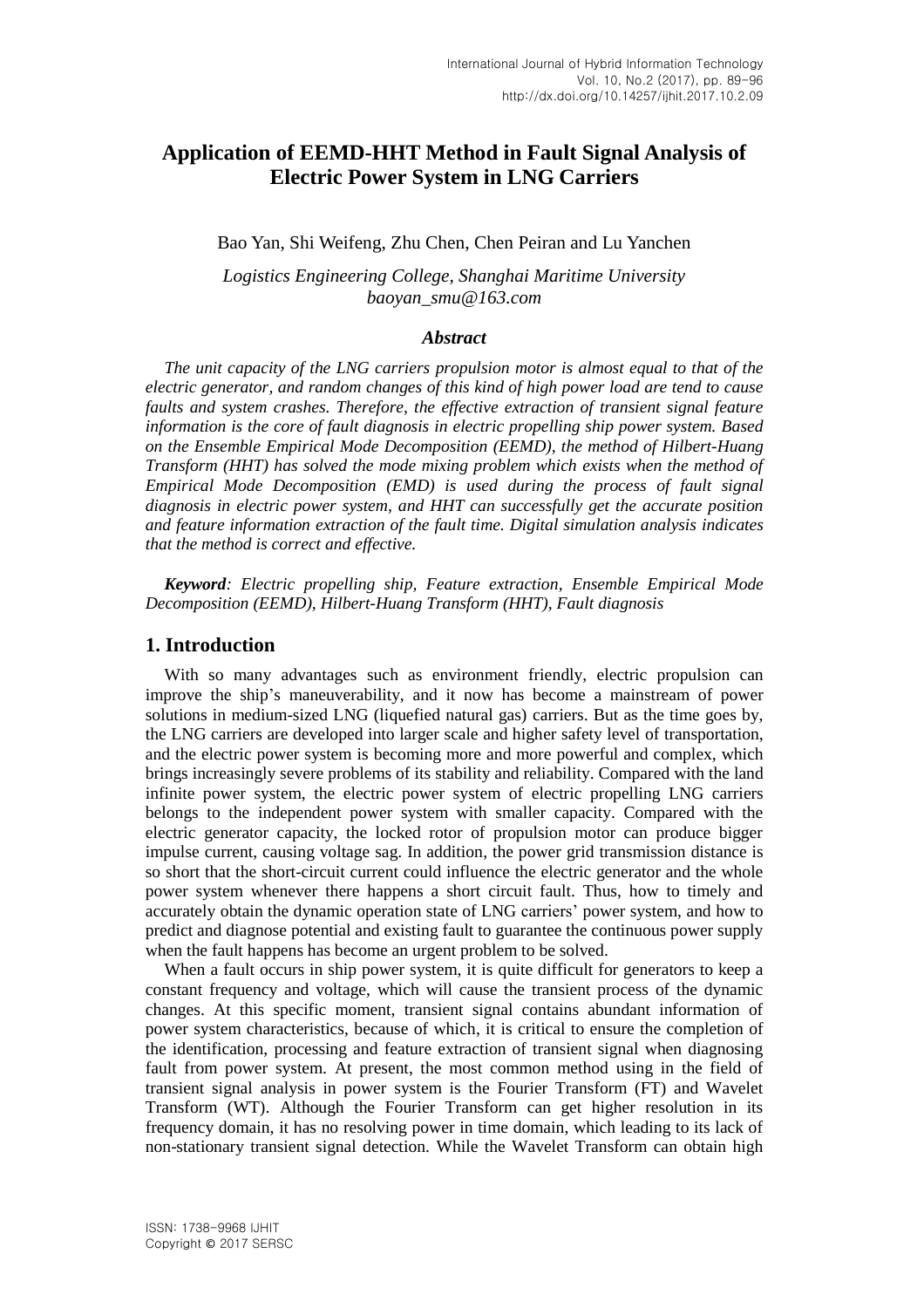resolution both in time and frequency domain, but the basic function needs to be determined in advance by human beings, which is directly related to the signal decomposition effect. In other words, the practicality and optimality of decomposition cannot be guaranteed. [1]

The Hilbert–Huang Transform (HHT) is a way to decompose a signal into so-called intrinsic mode functions (IMF), and obtain instantaneous frequency data. It is designed to work well for data that is non-stationary and non-linear. It is an adaptive signal decomposition method, proposed by Chinese American Huang N.E. in 1996 in the basis of the thorough research to the concept of instantaneous frequency. [2] This method not only draws the advantage of multivariate analysis from WT, but also avoids the difficulty in selecting wavelet base, and it has good local adaptability as well. So far, HHT method has achieved certain positive results in several fields including power quality analysis, condition monitoring [3-5] and mechanical signal analysis [6,7], *etc*. The HHT method contains two parts, the first part is the Empirical Mode Decomposition, referred to as EMD; the second part is the Hilbert Spectrum Analysis, referred to as HSA. While EMD decomposition has shortcomings that it can may appear mode mixed phenomenon, especially when the signal is not pure white noise. Reference [8] has made improvements to the EMD method, using the white noise EEMD method, an effective solution to EMD the mode mixed phenomenon. In this paper, the method EEMD-HHT is applied to analyzing electric power system fault signal of LNG carriers, and the results show that this method is simple and effective. It not only solves the problems of mode mixed phenomenon, but also realizes the accurate positioning and feature extraction of fault time.

## **2. Hilbert-Huang Transform based on EEMD**

## **2.1. EMD and EEMD**

The EMD is essentially a screening process [9], assuming the original signal is  $x(t)$  after decomposition process, signal  $x(t)$  was decomposed into *n* Intrinsic Mode ,

Function (IMF) components  $c_i(t)$  and a remainder  $r_n(t)$  and the time series are:

$$
x(t) = \sum_{i=1}^{n} c_i(t) + r_n(t)
$$
 (1)

,

The *n* IMF  $c_i(t)$  attained from the equation, is ordered from highest frequency

to lowest, and a remainder  $r_n(t)$  is a non-oscillatory monotone sequence. Mode mixed phenomenon of EMD confused the physical meaning of the IMF components, incorrectly displaying the signal time-frequency distribution as well. Mr. Huang and his fellows [10] held the view that the mode mixed phenomenon is signal's intermittence, related to the choice of extremum point.

EEMD is an improved algorithm, proposed to analyze noise assisted data, aiming at the shortcoming of EMD. This algorithm essentially superimposes the Gauss white noise on the original signal and takes the average value of IMF components as the final result after its multiple EMD decomposition. Using the statistical properties of the white Gauss noise, the signal added with noise can be provided with continuity in different frequency range when considering the presence of white noise, frequency mixed phenomenon can be overcome. And the noise will be eliminated as if test had gone through enough times [11-12].

Perform the following steps to decompose an arbitrary signal  $x(t)$  with the method of EEMD: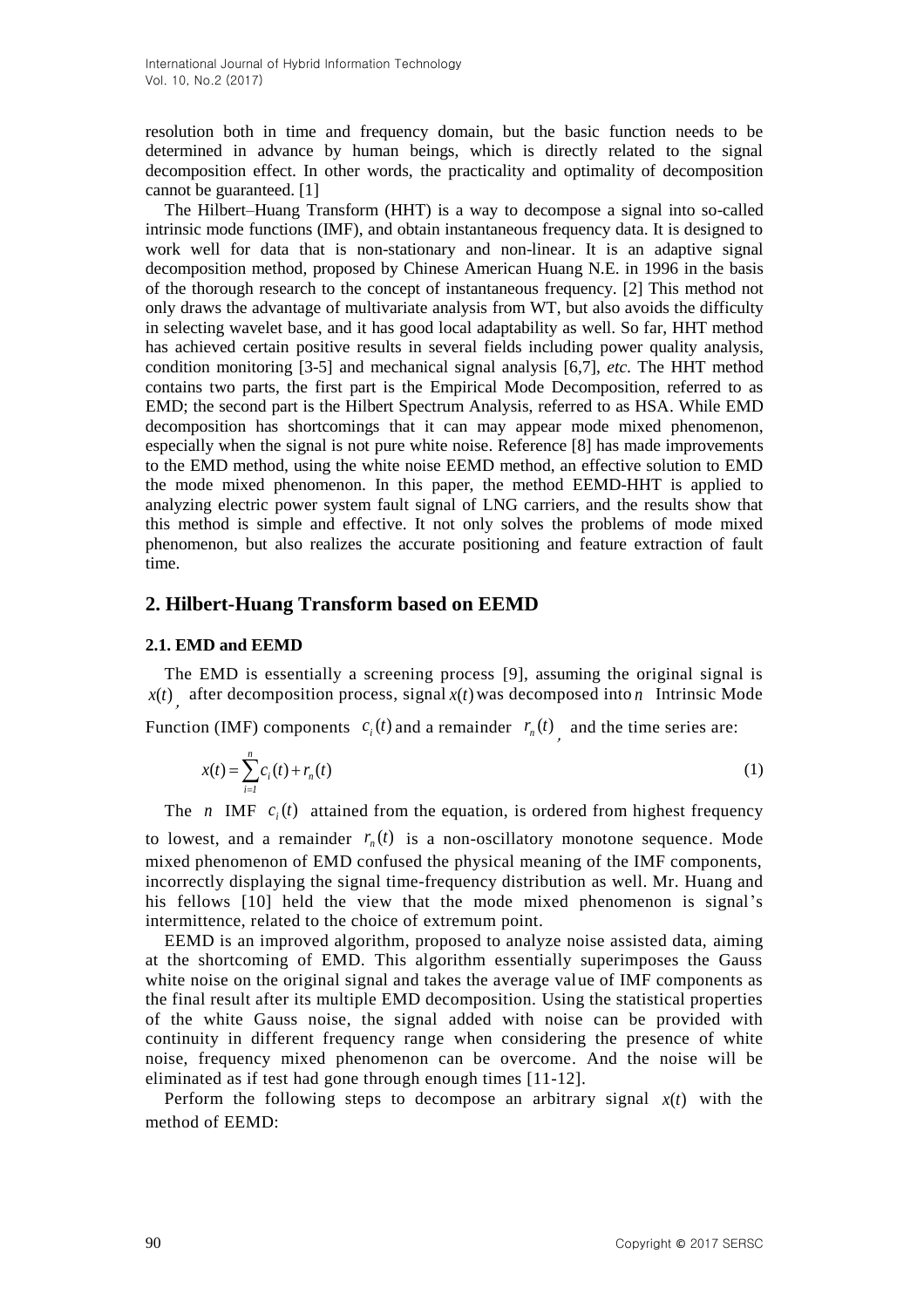a. Set the initial value of assemblage as *M* , noise amplitude coefficient as *k* ,  $m = 1$ .

b. Add noise to signal *x*(*t*)

$$
x_m(t) = x(t) + n_m(t) \tag{2}
$$

c. Use EMD to decompose the noise signal  $x_m(t)$ , getting I IMF components  $c_{i,m}$ 

d. If  $m < M$ , then  $m = m + 1$  and repeat the steps b and c.

e. Average 
$$
c_{i,m}
$$
  $\overline{c_i} = \sum_{m=1}^{M} c_{i,m} / M$   $i = 1, 2, \dots, I; m = 1, 2, \dots, M$  (3)

f. Take  $c_i$  as the final IMF components

#### **2.2. Hilbert-Huang Transform and Marginal Spectrum**

Hilbert-Huang Transform is a way to calculate the instantaneous frequency. For any kind of original signal, HHT's definition is as follows:

$$
Y(t) = \frac{1}{\pi} \int_{-\infty}^{+\infty} \frac{X(t)}{t - \tau} d\tau
$$
 (4)

Inverse transformation:

$$
X(t) = \frac{1}{\pi} \int_{-\infty}^{+\infty} \frac{Y(\tau)}{\tau - t} d\tau
$$
 (5)

The analytic signal:

$$
Z(t) = X(t) + iY(t) = a(t)e^{i\theta(t)}
$$
\n(6)

In the equation,  $a(t)$  is instantaneous amplitude,  $a(t) = [X(t)^{2} + Y(t)^{2}]^{2} = a(t)e^{i\theta(t)}$ 1  $a(t) = [X(t)^{2} + Y(t)^{2}]^{2} = a(t)e^{i\theta(t)},$ 

$$
\theta(t)
$$
 is phase,  $\theta(t) = \arctan \frac{Y(t)}{X(t)}$ 

Instantaneous frequency:

$$
f(t) = \frac{1}{2\pi} \frac{d\theta(t)}{dt}
$$
 (7)

Calculate HT Hilbert amplitude spectrum of each IMF:

$$
H(\omega, t) = \text{Re}\sum_{i=1}^{n} a_i(t) e^{j \int \omega_i(t) dt}
$$
\n(8)

 $Define$  marginal spectrum:  $\int_{-\infty}^{+\infty}$  $(\omega) = \int_{-\infty}^{\infty} H(\omega, t) dt$  (9)

Hilbert marginal spectrum showed accumulation of amplitude distribution of the entire set of data for each frequency, the spectrum signal also has characteristics of time, frequency and energy. We can analyze the fault feature more clearly by using Hilbert marginal spectrum.

## **3. Simulation Examples**

#### **3.1. Detection of Fault Time**

Taking a LNG carrier with electric propulsion power system as an example, this kind of power system has 4 generators, and its rated capacity is 3.125MW, main motor rated capacity is 2.5MVA, power grid rated voltage is 2.4KV, rated frequency is 60HZ. We analyze A phase current at 50KHZ frequency as sample signal respectively under the following 3 fault circumstances: single-phase grounding of power system grid, three phase grounding, and the main motor stalling. The fault moment is  $t = 0.5s$ . Processed A phase voltage signal under 3 possible fault situations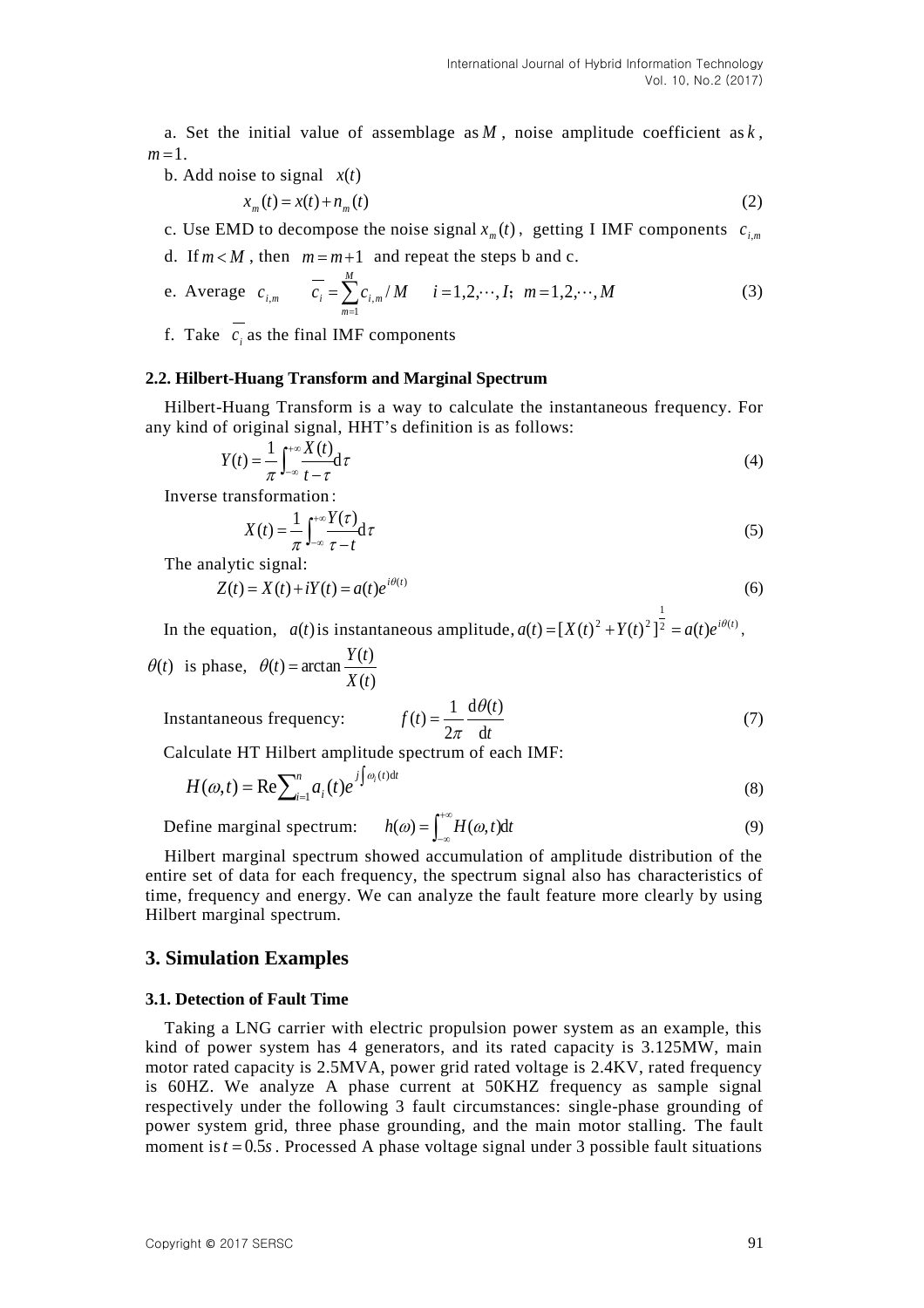with EEMD method, and then add random Gauss white noise with the coefficient  $k = 1$ , performed 100 times, getting the corresponding IMF component diagram, as shown in Figure 1-3.



**Figure 1. EEMD Decomposition of A-Phase Voltage** *u<sup>a</sup>* **in Single-Phase Grounding Fault**



**Figure 2. EEMD Decomposition of A-Phase Voltage** *u***<sup>a</sup> In Three-Phase Grounding Fault**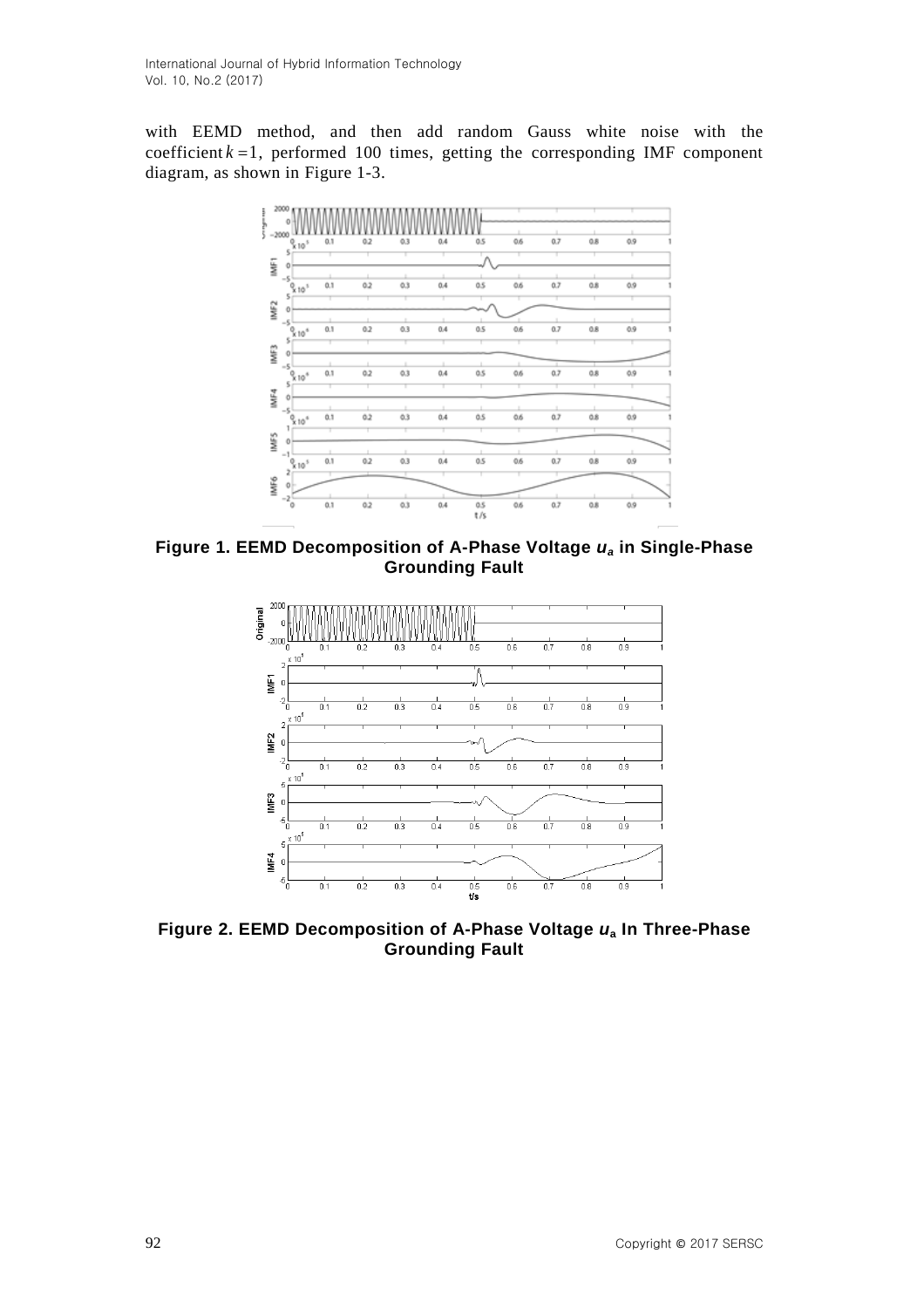

**Figure 3. EEMD Decomposition of A-phase voltage** *u<sup>a</sup> in* **Main Motor Stalling Fault**

Normally, EEMD decomposition is used to extract the IMF component from the extremum point of the original signal, because of which, the different scale fluctuations or trends existing in real signal are decomposed according to the level from highest to lowest (from high frequency to low frequency). In addition, the time frequency of electric-propulsion power system becomes great when the fault happens, and the actual disturbance mutation information is decomposed out as the first IMF component, which can be used to test out fault moment. We can see from the Figure 1 clearly that when there was the fault of single-phase grounding or three phase grounding, the frequency of IMF1 component sharply changed at the 0.5s moment, reflecting the time of fault occurrence. When there was a main motor stalling fault, as shown in the Figure 3, the resistance moment became greater and there was no instantaneous voltage fluctuation because of the gradual loss of excitation. Instead, there was a delay of about 0.17s, which can be seen from the IMF1 component timely.

### **3.2. Fault Feature Extraction**

According to the formula 8 and 9, we use Hilbert transform to process every IMF component of each fault signal, getting Hilbert amplitude its corresponding marginal spectrum as shown in Figure 4-6.



**Figure 4. Marginal Spectrum of A-phase Voltage** *u***<sup>a</sup> in Single-Phase Grounding Fault**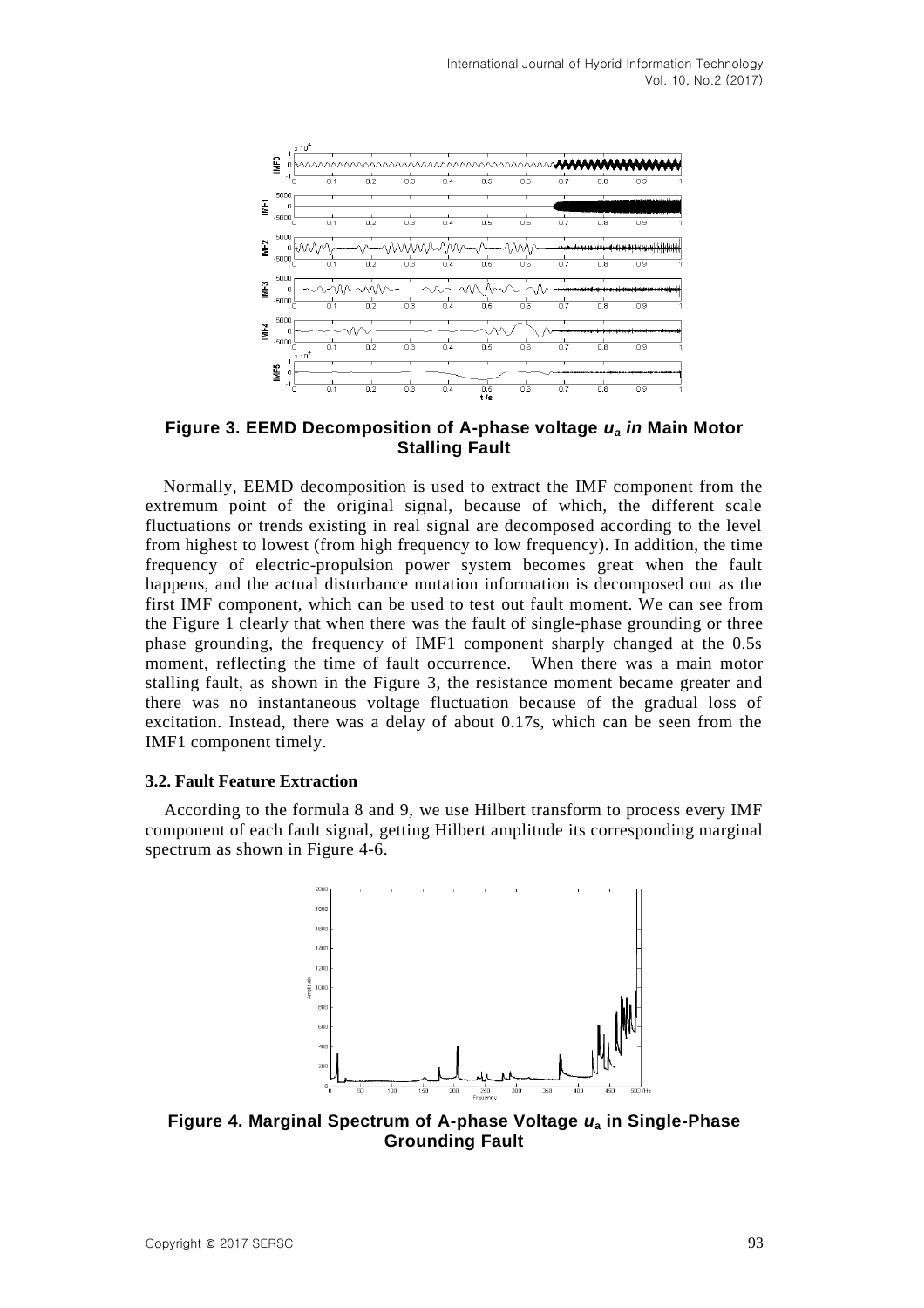International Journal of Hybrid Information Technology Vol. 10, No.2 (2017)



**Figure 5. Marginal Spectrum of A-phase voltage** *u***<sup>a</sup> in Three-Phase Grounding Fault**



**Figure 6. Marginal Spectrum of A-phase Voltage** *u***<sup>a</sup> in Main Motor Stalling Fault**

From Figure 6 can be seen clearly, when the main motor stalling, the characteristic signal had large changes at around 300HZ (300/60 frequency), while the other two had no such changes. Compare Figure 4 with Figure 5, we can know that their amplitude values are significantly different from each other. The amplitude value of single-phase grounding is about 350db while that of three-phase grounding is about 30db. Thus, it can be seen that Hilbert marginal spectrum has higher resolution of non-stationary signal, and it is an effective way to achieve feature extraction of fault signal.

Figure 7 indicates a marginal spectrum of single-phase grounding fault obtained after decomposition, and there exists signal mode mixed phenomenon, compared with Figure 4, leading to its marginal spectrum curve tend to be smooth without clear characteristic amplitude. We clearly see that EEMD can not only effectively separate the high frequency disturbance signal and low frequency signal, but also overcome the mode mixed problem. It keeps both the adaptive characteristics of EMD decomposition and the superiority of EEMD decomposition.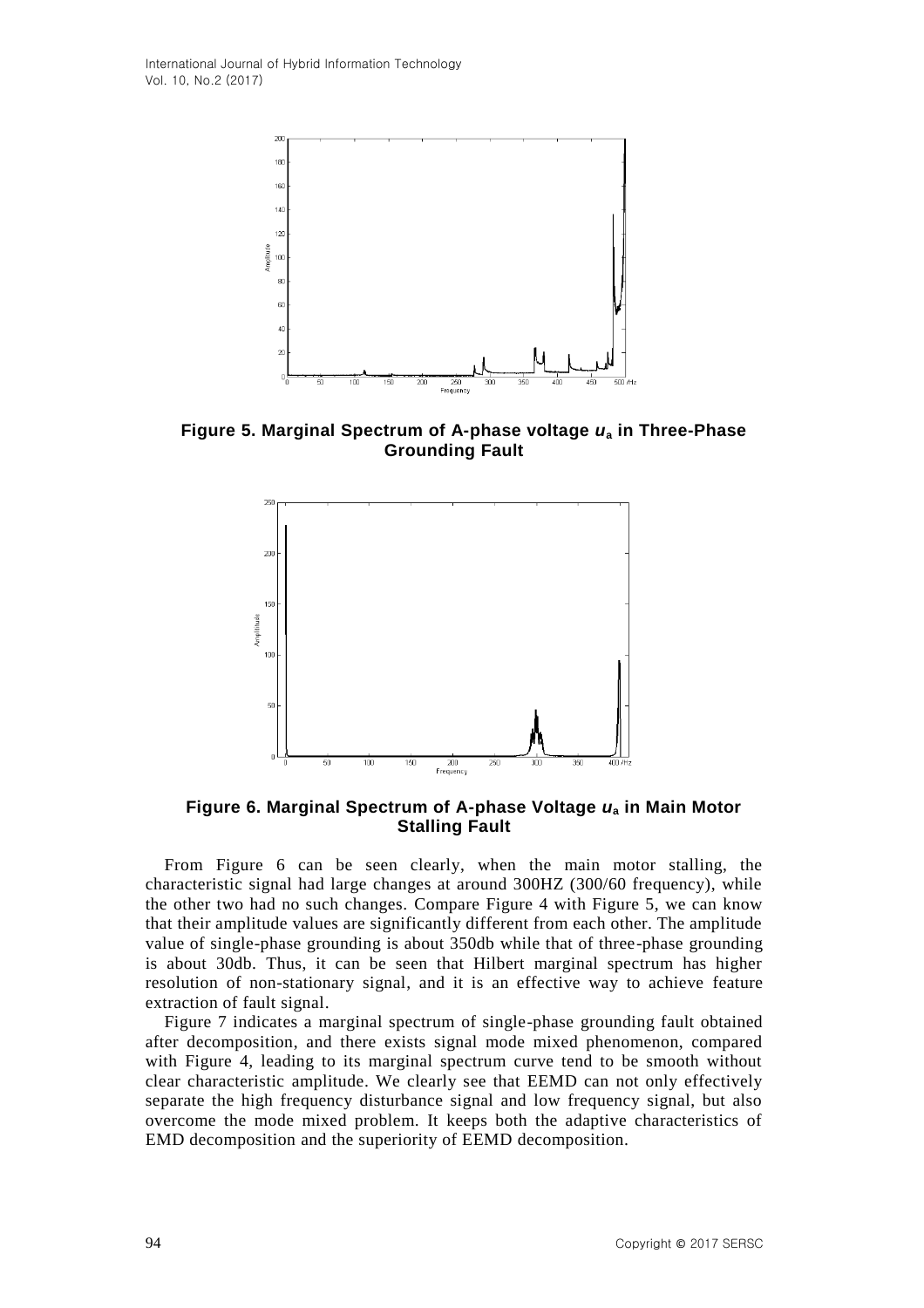

## **Figure 7. Marginal Spectrum of A-phase Voltage u<sup>a</sup> in Single-Phase Grounding Fault after EMD Decomposition**

## **4. Conclusions**

(1) Experimental results demonstrate that the EEMD-HHT method has the flexibility and effectiveness analysis of transient fault signals in power system in electric-propulsion ship.

(2) Using EEMD instead of EMD decomposition largely overcome the mode mixed phenomenon. Different frequency components contained in fault signal in different IMF components given by EEMD better show hidden frequency characteristics of fault signal, and it can also accurately realize the time positioning of fault and disturbance.

(3) Select the signal IMF component containing fault information, and the corresponding marginal spectrum can be worked out through the Hilbert Transform. By analyzing the marginal spectrum of signal frequency and amplitude, we can realize the feature extraction and pattern recognition of fault signal. It turns out that the above-mentioned method can solve the problems of the low-level frequency and resolution and susceptibility to be influenced by adjacent harmonic when using traditional wavelet transform method.

## **Acknowledgements**

This work is sponsored by Specialized Research Fund for the Doctoral Program of Higher Education (20123121110003).

## **References**

- [1] T. Li, Y. Zhao, X. Ji and N. Li, "Application of HHT Method for Analysis of Fault Signal in Electric Power System", Transactions of China Electro-technical Society,vol.20, no.6, **(2005)**, pp87.
- [2] N. E. Huang, "Computer implicated empirical mode decomposition method, apparatus and articale of manufacture", U. S. Patent Pending, **(1996)**.
- [3] M. Jasa Afroni, D. Sutanto and D. Stirling, "Analysis of nonstationary power-quality waveforms using iterative Hilbert Huang Transform and SAX algorithm", IEEE Transactions on Power Delivery, vol.28, no.4, **(2013)**, pp2134.